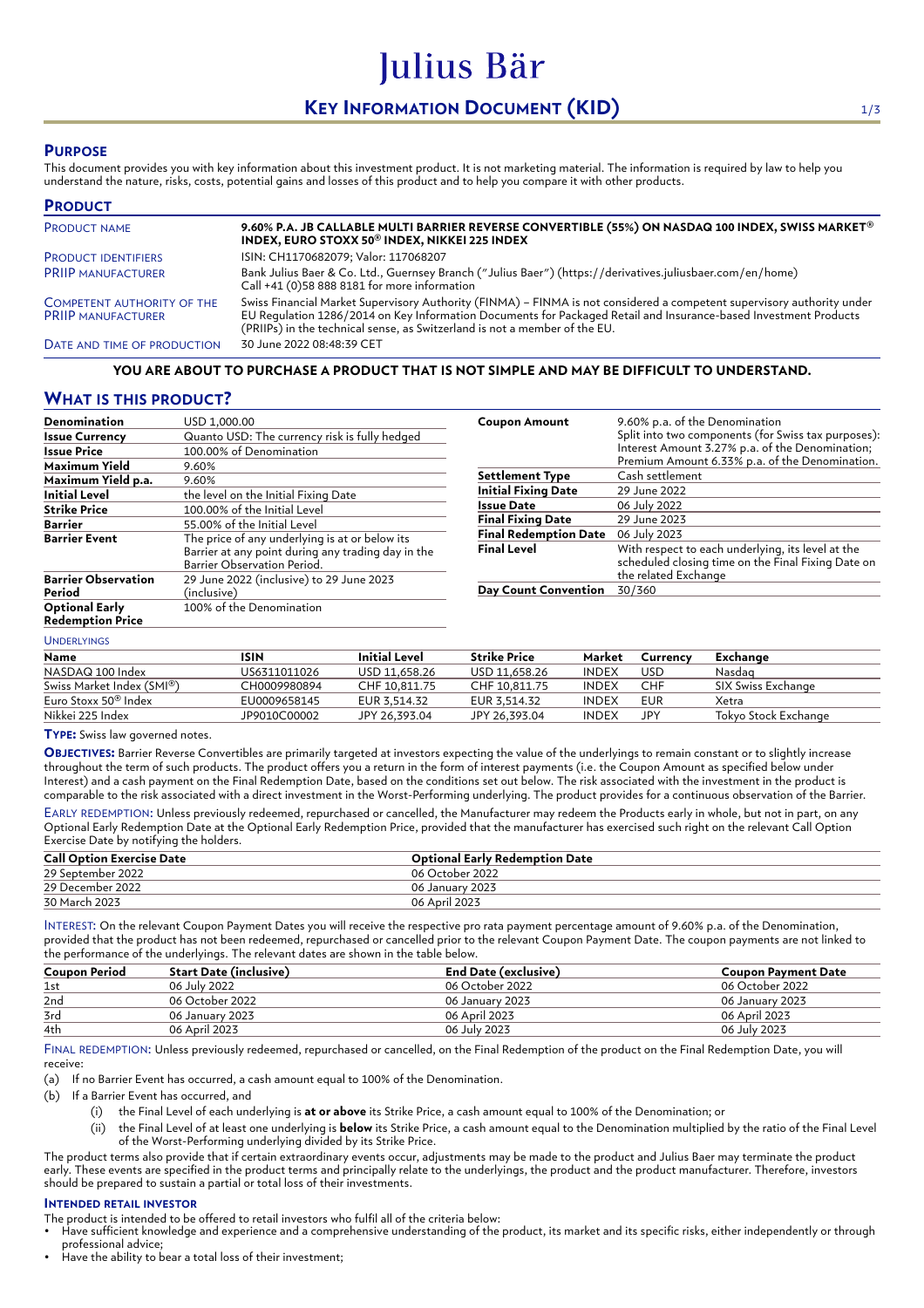- Have an investment horizon of the recommended holding period specified below;
- Seek income, expect the movement in the underlying to perform in a way that generates a favourable return;
- Are willing to accept a level of risk to achieve potential returns that is consistent with the summary risk indicator shown below.

### **WHAT ARE THE RISKS AND WHAT COULD I GET IN RETURN?**

#### **RISK INDICATOR**



The risk indicator assumes you keep the product until maturity. The actual risk can vary significantly if you cash in at an early stage and you may get back less. You may not be able to sell your product easily or may have to sell at a price that significantly impacts on how much you get back.

The summary risk indicator is a guide to the level of risk of this product compared to other products. It shows how likely it is that the product will lose money because of movements in the markets or because Julius Baer is not able to pay you.

Julius Baer has classified this product as 5 out of 7, which is a medium-high risk class. This rates the potential losses from future performance at a medium-high level, and poor market conditions are very unlikely to impact Julius Baer's capacity to pay you.

#### **Be aware of currency risk. If the currency of your account is different to that of this product, you will be exposed to currency risk, so the final return you will get depends on the exchange rate between the two currencies. This risk is not considered in the indicator shown above.**

This product does not include any protection from future market performance, so you could lose some or all of your investment.

If Julius Baer is not able to pay you what is owed, you could lose your entire investment.

#### **PERFORMANCE SCENARIOS**

**Market developments in the future cannot be accurately predicted. The scenarios shown are only an indication of some of the possible outcomes based on recent returns. Actual returns could be lower.**

#### **Investment: USD 10,000 29 June 2023 (Recommended holding period) Stress scenario What you might get back after costs** Average return each year **USD 1,420.52** -86.03% **Unfavorable scenario 1) What you might get back after costs** Average return each year **USD 10,000.00** 0.00% **Moderate scenario 2) What you might get back after costs** Average return each year **USD 10,000.00** 0.00% **Favorable scenario 3) What you might get back after costs** Average return each year **USD 10,000.00** 0.00%

1) In this scenario simulation the Trigger Barrier has been hit on 29 September 2022, the product therefore terminates early and no reinvestment is made.<br><sup>2)</sup> In this scenario simulation the Trigger Barrier has been hit on

3) In this scenario simulation the Trigger Barrier has been hit on 29 September 2022, the product therefore terminates early and no reinvestment is made.

This table shows the money you could get back during the lifetime of this product under different scenarios, assuming that you invest USD 10,000. The scenarios shown illustrate how your investment could perform. You can compare them with the scenarios of other products.

The scenarios presented are an estimate of future performance based on evidence from the past on how the value of this investment varies, and are not an exact indicator. What you get will vary depending on how the market performs and how long you keep the product. The stress scenario shows what you might get back in extreme market circumstances, and it does not take into account the situation where Julius Baer may not be able to pay you.

This product cannot be easily cashed in. This means it is difficult to estimate how much you would get back if you cash in before maturity. You will either be unable to cash in early or you will have to pay high costs or make a large loss if you do so.

The figures shown include all the costs of the product itself, but may not include all the costs that you pay to your advisor or distributor. The figures do not take into account your personal tax situation, which may also affect how much you get back.

### **WHAT HAPPENS IF JULIUS BAER IS UNABLE TO PAY OUT?**

You are exposed to the risk that Julius Baer might be unable to meet its obligations in connection with the product for instance in the event of bankruptcy or an official directive for resolution action. This may materially adversely affect the value of the product and could lead to you losing some or all of your investment in the product. The product is not a deposit and as such is not covered by any deposit protection scheme.

### **WHAT ARE THE COSTS?**

The Reduction in Yield (RIY) shows what impact the total costs you pay will have on the investment return you might get. The total costs take into account one-off, ongoing and incidental costs.

The amounts shown here are the cumulative costs of the product itself, for the indicated holding period(s). They include potential early exit penalties. The figures assume you invest USD 10,000. The figures are estimates and may change in the future.

| <b>COST OVER TIME</b>           |                                                             |
|---------------------------------|-------------------------------------------------------------|
| Investment: USD 10,000          | If you cash in at the end of the recommended holding period |
| Total costs                     | USD 151.85                                                  |
| Impact on return (RIY) per year | 1.52%                                                       |

The reduction in yield shown in the above table is annualised, which means it may not be comparable to the reduction in yield values shown in other key information documents.

The costs shown in the table above represent how much the expected costs of the product would affect your return, assuming the product performs in line with the moderate performance scenario.

The person selling you or advising you about this product may charge you other costs. If so, this person will provide you with information about these costs, and show you the impact that all costs will have on your investment over time.

#### **COMPOSITION OF COSTS** The table below shows:

• The impact of the different types of costs on the investment return you might get at the end of the recommended holding period.

The meaning of the different cost categories. **The table shows the impact on return per year.**

| The capie shows the impact on return per year. |            |          |                                                                     |  |  |  |
|------------------------------------------------|------------|----------|---------------------------------------------------------------------|--|--|--|
| One-off costs<br>52%<br>Entrv costs            |            |          | The impact of the costs already included in the price.              |  |  |  |
|                                                | Exit costs | $0.00\%$ | The impact of the costs of exiting your investment when it matures. |  |  |  |